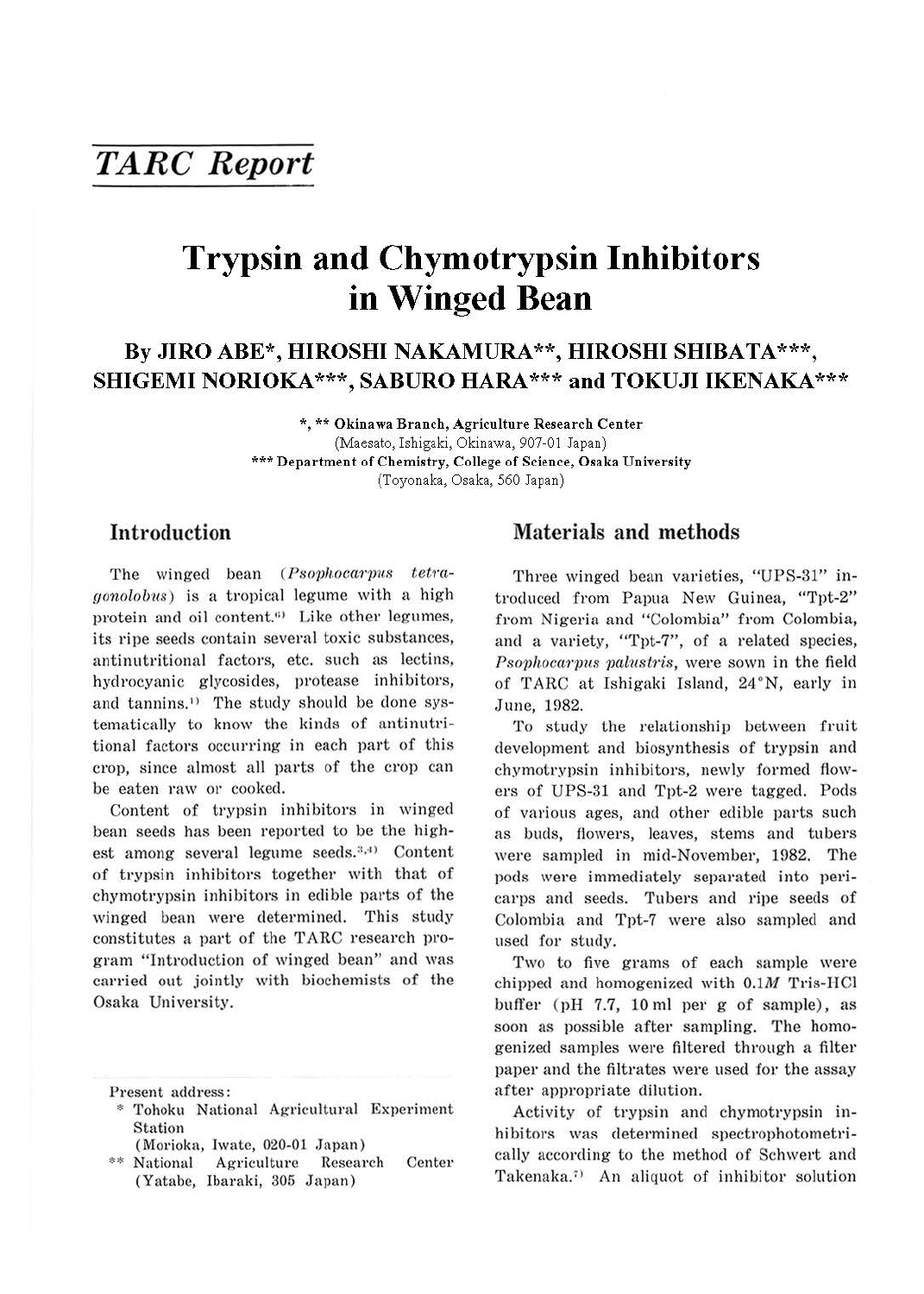was incubated for 4 min at 30 $^{\circ}$ C with 26.3  $\mu$ g of bovine trypsin ( twice crystallized, Type III) in a total of 2.5 ml of 0.05M Tris-HCl buffer (pH  $8.0$ ) containing  $0.02M$  CaCl,. Two milliliters of the inhibitor-enzyme mixture and 0.1 ml of 0.0lM benzoyl-L-arginine ethyl ester (BAEE) solution in the same buffer were pipetted into a cuvette, and the change of absorbance at 253 nm was recorded against a reference cuvette containing 2 ml of the buffer and 0.1 ml of the substrate solution with a Hitachi recording spectrophotometer (model 320 01· 220) . The anti-chymotrypsin activity was determined in a similar way using bovine  $\alpha$ -chymotrypsin (three times crystallized, Type II) and 0.02M acetyl-L-tyrosine ethyl ester (ATEE) solution in acetonitrile, as an enzyme and a substrate solution, respectively. The change of the absorbance was measured at 237 nm.

One unit of the inhibitory activity is defined as the amount of inhibitor which inactivates 1 mg of active enzyme. The specific activity is defined as the number of the unit per g of protein.

Protein contents of samples were measured by the method of Lowry et al.<sup>5)</sup> using bovine serum albumin as a standard protein.

#### **Results**

Activity of trypsin and chymotrypsin inhibitors in buds, flowers, pericarps, leaves and stems was less than 0.4 unit per g of fresh weight of each part, suggesting that these parts except seeds and tubers had little problem of the protease inhibitors from the practical view point (Table 1).

The activity in tubers increased with time, showing a difference in activity of trypsin inhibitors between UPS-31 and other varieties of *P. tetrcigonolobus.* UPS-31 showed the highest value (Table 2). On the other hand, no appreciable varietal difference was found with chymotrypsin inhibitors, which ranged only from 10.2 to 11.4 units per g of the tubers, although the content of chymotrypsin inhibitors was two times as much as that of trypsin inhibitors.

Table 1. Trypsin and chymotrypsin inhibitors in each part of plant except tubers and seeds

|                        |       | TIU <sub>2</sub> | C <sub>I</sub> U <sub>3</sub> | TSA <sup>0</sup> | $CSA^{5}$ |
|------------------------|-------|------------------|-------------------------------|------------------|-----------|
| Bud                    |       |                  |                               |                  |           |
| $UPS-31$               |       | 0.35             | 0.39                          | 2.2              | 2.5       |
| Tpt-2                  |       | 0.08             | 0.32                          | 0.6              | 2.2       |
| Flower                 |       |                  |                               |                  |           |
| $UPS-31$               |       | 0.03             | 0.11                          | 0.2              | 0.9       |
| $Tpt-2$                |       | 0.08             | 0.29                          | 0.6              | 2.2       |
| Pericarp <sup>1)</sup> |       |                  |                               |                  |           |
| $UPS-31$               | min   | 0.02             | 0.05                          | 0.1              | 0.5       |
|                        | max   | 0.09             | 0.12                          | 0.9              | 1.7       |
| Tpt-2                  | min   | $_{0.0}$         | 0.04                          | 0.0              | 0.6       |
|                        | max   | 0.31             | 0.24                          | 5.5              | 4.2       |
| Stem                   |       |                  |                               |                  |           |
| $UPS-31$               | young | 0.12             | 0.04                          | 0.7              | 0.2       |
|                        | old   | 0.09             | 0.07                          | 0.6              | 0.5       |
| Tpt-2                  | young | 0.01             | 0.13                          | 0.1              | 0.8       |
|                        | old   | 0.0              | 0.02                          | 0.0              | 0.1       |
| Leaf                   |       |                  |                               |                  |           |
| $UPS-31$               | young | 0.0              | 0.13                          | 0.0              | 0.4       |
|                        | old   | 0.0              | 0.05                          | 0.0              | 0.1       |
| Tpt-2                  | young | 0.04             | 0.11                          | 0.2              | 0.5       |
|                        | old   | 0.0              | 0.27                          | 0.0              | 0.7       |
|                        |       |                  |                               |                  |           |

- 1) Sampled between 23 and 48 days after flowering for UPS-31, and between 13 and 39 days for Tpt-2.
- 2) Trypsin inhibitor unit in 1g (fresh weight) of sample.
- 3) Chymotrypsin inhibitor unit in 1 g (fresh weight) of sample.
- 4) Specific activity of trypsin inhibitor  $(TIU/g of protein)$ .
- 5) Specific activity of chymotrypsin inhibitor  $\left( \text{CIU/g of protein} \right)$ .

Fig. 1 shows changes in activities of trypsin and chymotrypsin inhibitors in the course of seed development of UPS-31 and Tpt-2. The activities were very low in immature seeds sampled up to the 30th day after flowering, and then they began to increase rapidly. The activities (on dry weight basis) and specific activities reached the maximum about 35 and 40 days after flowering for Tpt-2 and UPS-31, respectively.

The result indicates that green pods, the most popular edible part generally harvested 15 to 20 days after flowering, are free from these protease inhibitors. As in the case of tubers, the activities of trypsin and chymotrypsin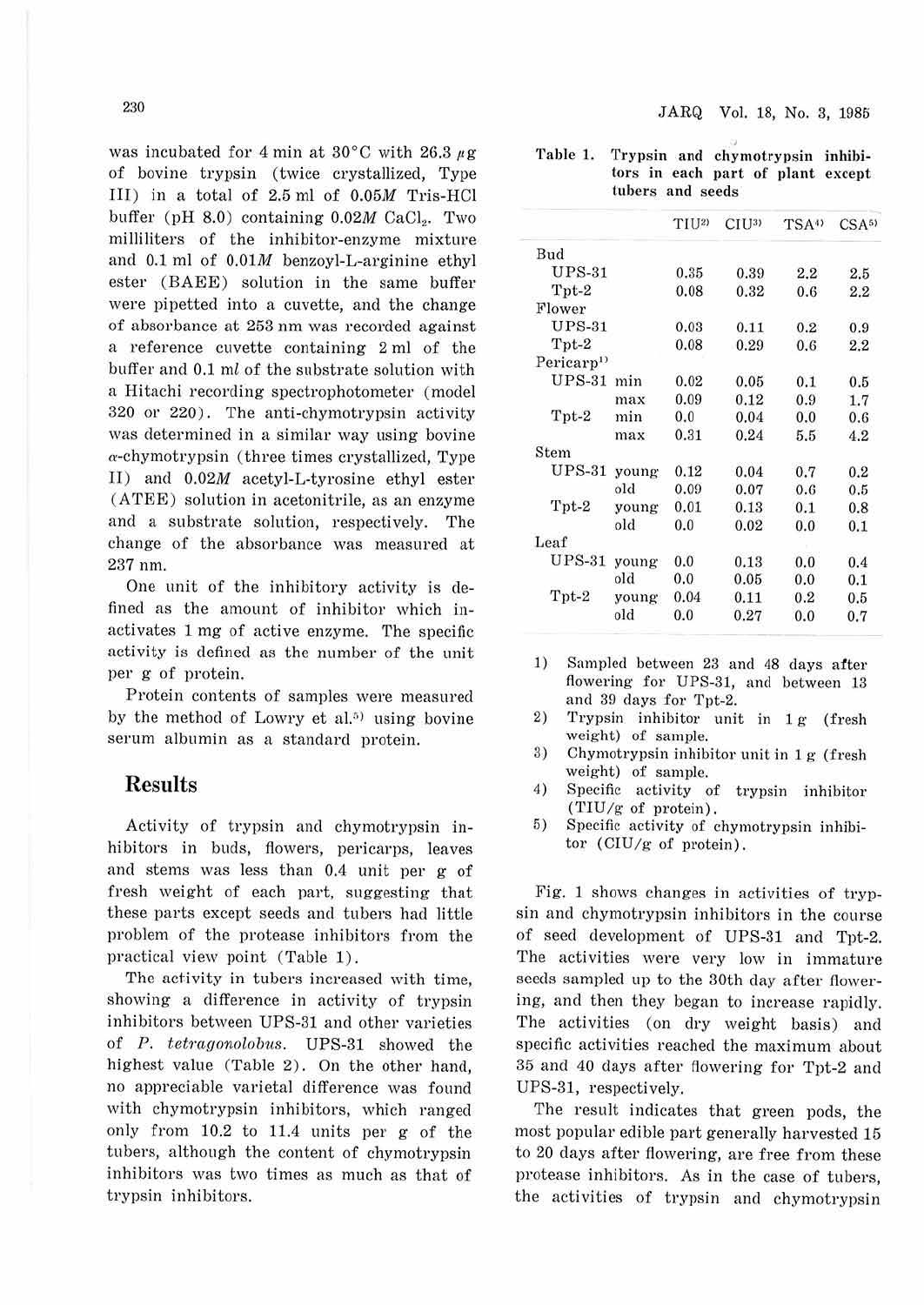|                |                  | TIUD | C <sub>I</sub> U <sub>2</sub> | TSA <sup>3</sup> | CSA <sup>4</sup> |
|----------------|------------------|------|-------------------------------|------------------|------------------|
| Tuber          |                  |      |                               |                  |                  |
| $UPS-31$ young |                  | 0.36 | 3.13                          | 2.6              | 22.7             |
|                | old              | 7.11 | 11.4                          | 105              | 168              |
| Tpt-2          | young            | 0.26 | 0.43                          | 3.1              | 5.2              |
|                | old              | 4.21 | 10.5                          | 60.7             | 151              |
| Colombia young |                  | 0.32 | 1.39                          | 3.2              | 14.0             |
|                | old              | 4.41 | 10.2                          | 55.8             | 129              |
| $Tpt-7$        | young            | 0.52 | 0.07                          | 6.8              | 0.9              |
|                | $(P.$ palustris) |      |                               |                  |                  |
| Ripe seed      |                  |      |                               |                  |                  |
| $UPS-31$       |                  | 15.5 | 37.5                          | 32.4             | 78.5             |
| $Tpt-2$        |                  | 8.2  | 26.7                          | 18.1             | 58.8             |
| Colombia       |                  | 3.0  | 28.1                          | 5.8              | 54.8             |
| Tpt-7          |                  | 42.0 | 34.6                          | 79.0             | 65.1             |

Table 2. Trypsin and chymotrypsin inhibitors in tubers and ripe seeds

1) Trypsin inhibitor unit in 1 g (fresh weight) of sample.

- 2) Chymotrypsin inhibitor unit in 1 g (fresh weight) of sample.
- 3) Specific activity of trypsin inhibitor  $(TIU/g$  of protein).
- ,1) Specific activity of ehymotrypsin inhibitor (CIU/g of protein) .

inhibitor in the ripe seeds were the highest in UPS-31 among 3 varieties used. The activity of trypsin inhibitors per g of fresh weight ranged from 3.0 (Colombia) to 15.5 units (UPS-31), while that of chymotrypsin inhibitors ranged from 26.7 to 37.5 units.

The activity of chymotrypsin inhibitors (34.6 units) of *P. valustris* (Tpt-7 ) was very similar to that of *P. tetragonolobus,* but that of trypsin inhibitors (42.0 units) was three times as high as that of UPS-31.

### **Discussion**

The trypsin inhibitor is known as one of the antinutritional factors in legumes.<sup>1,3,4)</sup> However, the chymotrypsin inhibitor has received little attention from a nutritional point of view.

The present study indicated that three varieties of *P. tetragonolobus* showed the activity of chymotrypsin inhibitors 2 to 9 times as high as that of trypsin inhibitors in ripe seeds. The former activity was Jess variable among varieties than the latter. On the contrary, *P. valustris* seeds showed the highest activity of the trypsin inhibitors among the legume seeds used. That activity was more than twice that of UPS-31. Furthermore, P. *palustris* showed much higher activity of trypsin inhibitors than that of chymotrypsin inhibitors in the ratio of 5 : 4 while P. *tetragonolobus* had less trypsin inhibitors than chymotrypsin inhibitors. Such a change of the ratio of the two protease inhibitors between the two species might be related with the evolutionary process of each species. It would be worth surveying a wider range of leguminous species.

The most interesting is that both the protease inhibitors begin to increase in seeds simultaneously about a month after flowering. This time is regarded as a critical stage of seed development because the seeds attain to the maximum size<sup>2)</sup> and become germinative (unpublished data) at that time. The fact that the protease inhibitors are observed only in tubers and seeds of the winged bean seems to suggest the ecological significance of these protease inhibitors. Namely, the inhibitors may serve to protect the important organs for survival (tubers) and reproduction (seeds) against predators.

#### **Summary**

Attempt was made to determine the activity of trypsin and chymotrypsin inhibitors in edible parts of the winged bean, in which the inhibitory activities have been reported to be the highest among several legume beans.

Chymotrypsin inhibitors, which have received little attention so far as compared with trypsin inhibitors, were found to exist in seeds two to nine times as much as trypsin inhibitors, and their contents differed a little among varieties.

The result also indicated that flowers, green pods, leaves and stems were free from the protease inhibitors. Trypsin and chymotrypsin inhibitor contents simultaneously began to increase in the seeds about a month after flowering, when the seeds attained to the maximum size and became germinative. The